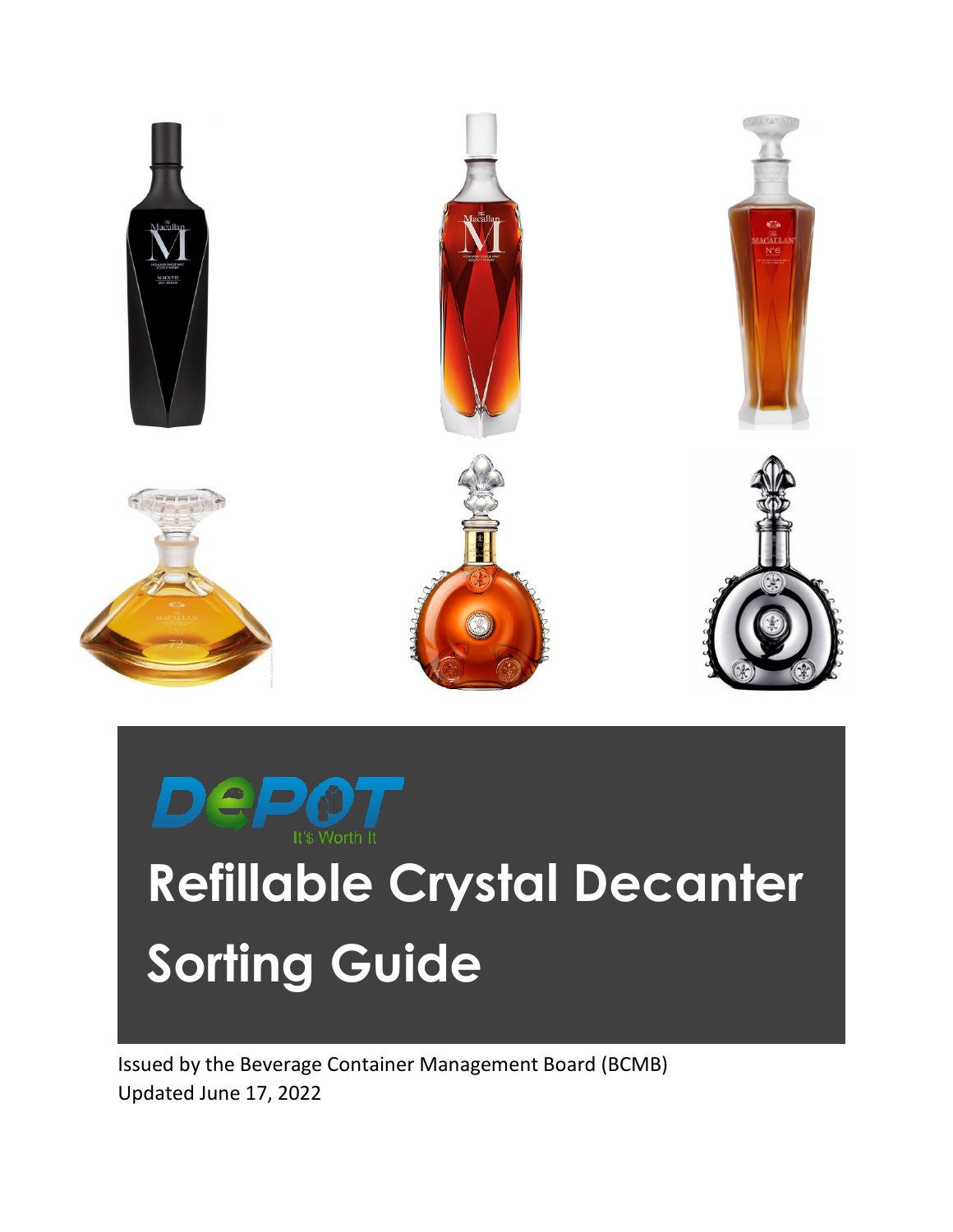## **Depot Sorting Guide - Refillable Crystal Decanter**



The following information and pictures will assist with the collection and shipping of refillable crystal containers to the approved Collection Service Providers (CSP).

This document may be updated to reflect new material streams or sorting practices as agreed to by industry stakeholders.

For more information, please contact the BCMB at 1-888-424-7671 or visit our website at [www.bcmb.ab.ca](http://www.bcmb.ab.ca/)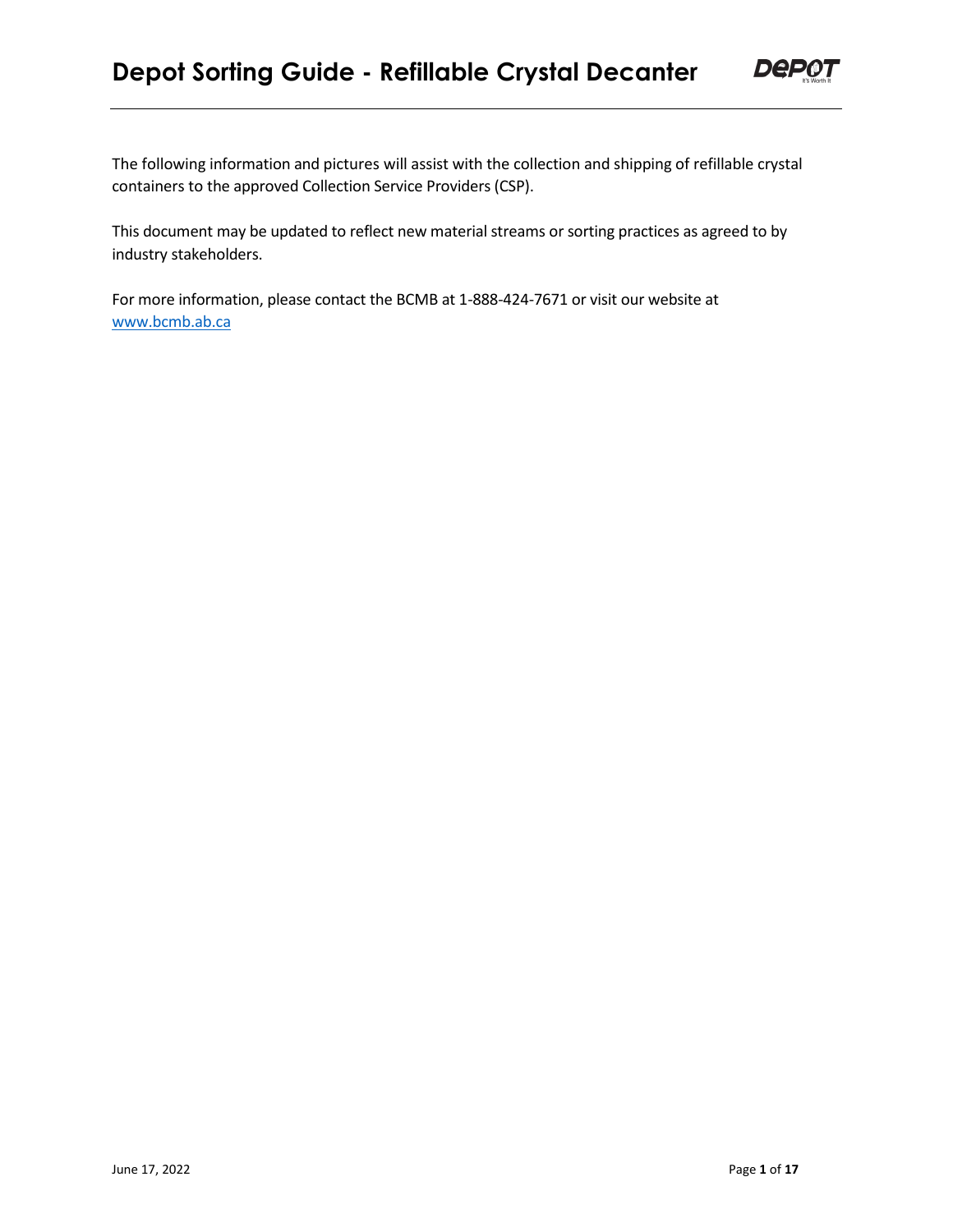## **CLS Remy Cointreau - Louis XIII**

**Note: \*These are refillable crystal decanters and do not go into the one-way glass sorts. This material is a significant contaminant risk if sorted with the glass material streams\***

**1. Louis XIII Remy Cointreau**



**2. Louis XIII Black Pearl**

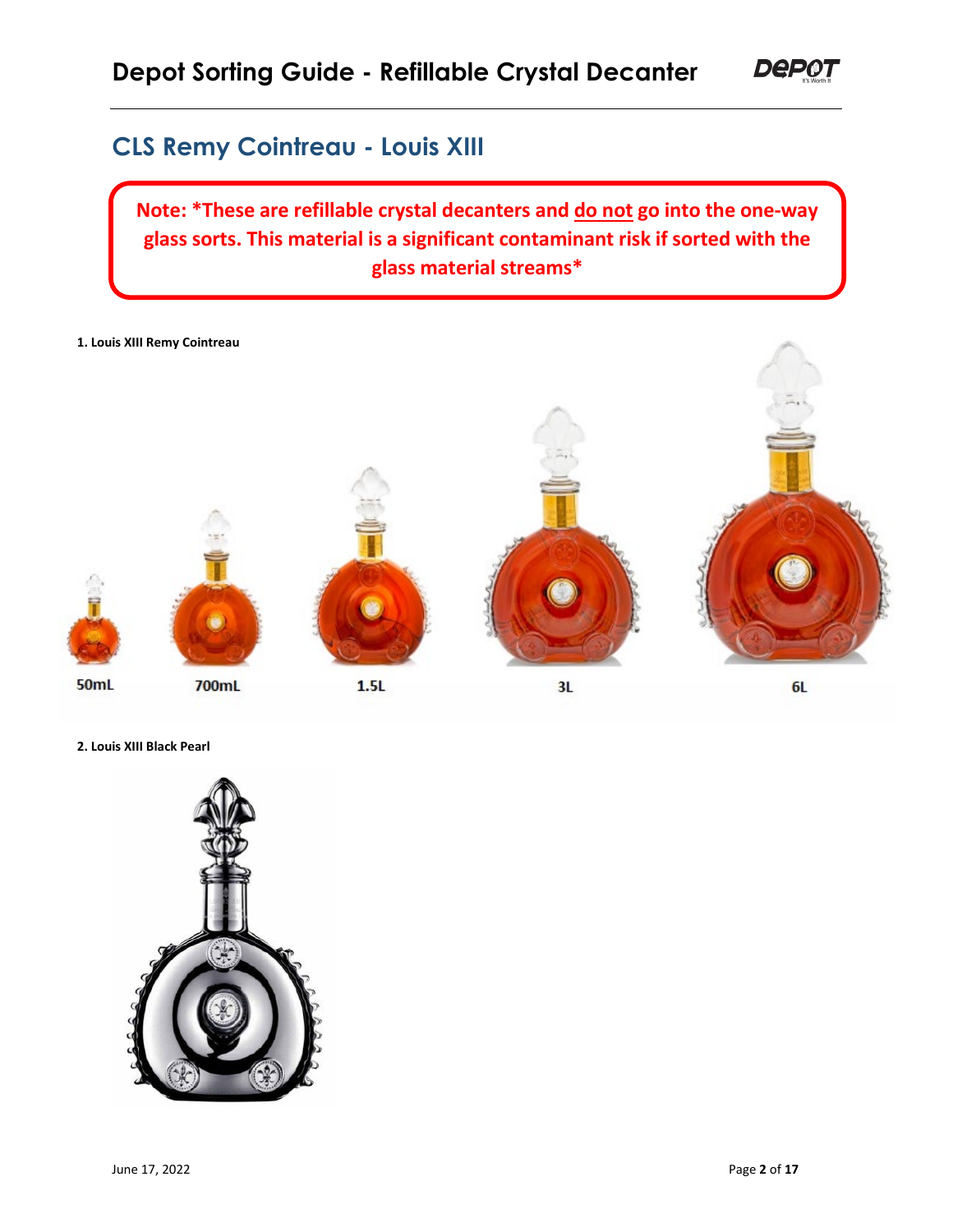

## **CLS Remy Cointreau - Louis XIII**

#### **Container Details**

- Louis XIII is available in five sizes (pictured on previous page) 50mL, 700mL, 1.5L, 3L and 6L
- Louis XIII Black Pearl is available in one size (350mL)
- The 50mL container has a deposit value of \$20
- The remaining five containers (350mL, 700mL, 1.5L, 3L, 6L) have a deposit value of \$100
- The Handling Commission is \$31.49 per container for all six containers

#### **Approved Container Sorts**

| <b>Container Code</b> | <b>Beverage Container</b>       |
|-----------------------|---------------------------------|
| 1301                  | Crystal Decanter 0-1L (50mL)    |
| 1302                  | Crystal Decanter 0-1L (700mL)   |
| 1303                  | Crystal Decanter Over 1L (1.5L) |
| 1304                  | Crystal Decanter Over 1L (3L)   |
| 1305                  | Crystal Decanter Over 1L (6L)   |
| 1306                  | Crystal Decanter 0-1 L (350mL)  |

## **Shipping Process**

Once the Depot has received a Container, they will contact the Agent by the email provided below to schedule pick-up. On behalf of the CSP, the Agent shall arrange with the Depot a mutually agreed upon appointment to collect the Container(s) and ship them to the CSP. The Agent will collect and pack the Container(s) and facilitate the shipment to the CSP. The Agent will provide the Depot a receipt indicating the quantity and type(s) of Containers received.

All requests for pick-up are to be emailed to the email below:

[recycling@louisxiii-cognac.com](mailto:recycling@louisxiii-cognac.com)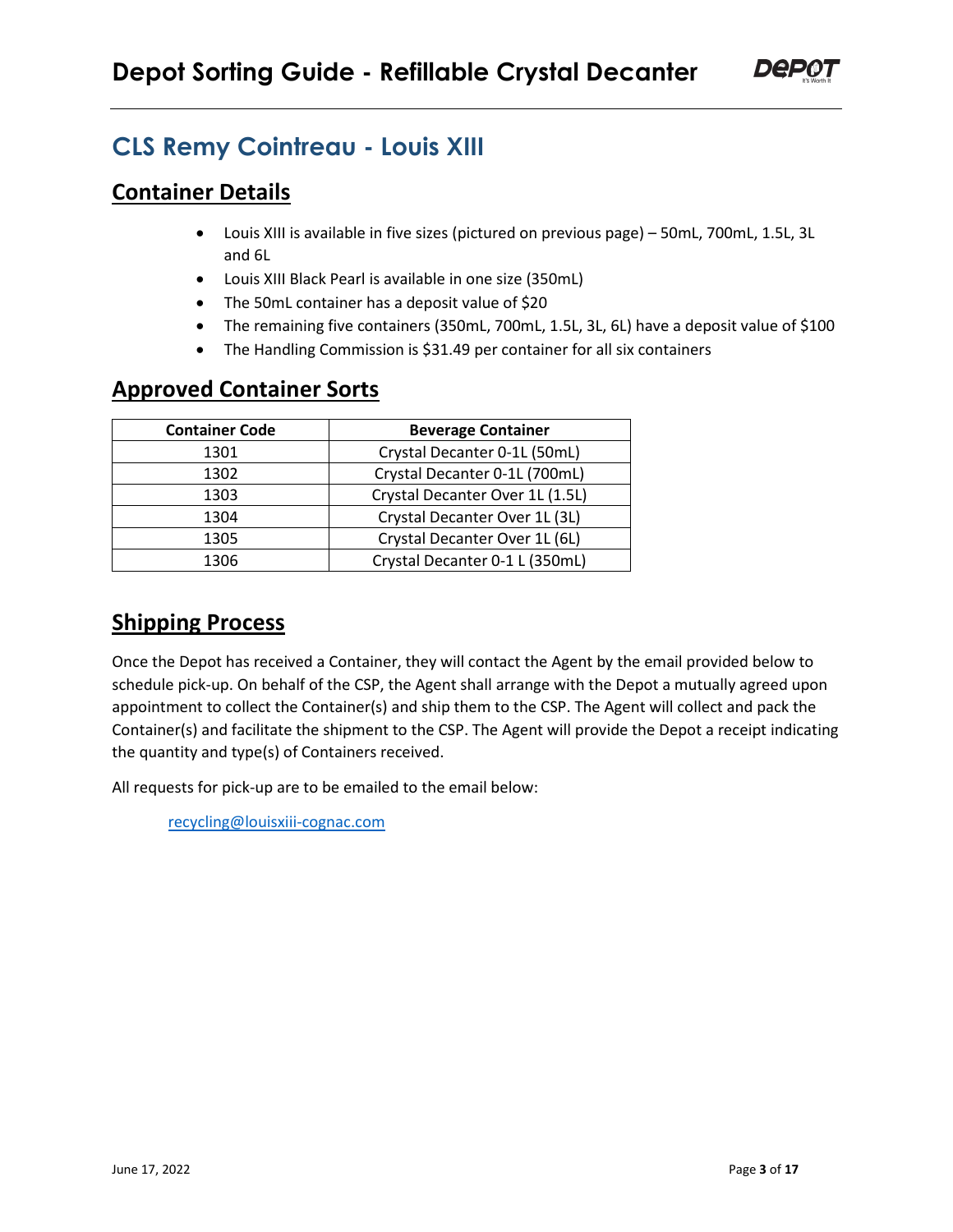## **Depot Sorting Guide - Refillable Crystal Decanter**

## **Edrington Group - Macallan Genesis 72YR in Lalique**

- **Macallan M**
- **Macallan M Black**
- **Macallan Lalique No. 6**

**Note: \*These are refillable crystal decanters and do not go into the one-way glass sorts. This material is a significant contaminant risk if sorted with the glass material streams\***

**1. Macallan Genesis 72YR in Lalique 2. Macallan M**







**1. Macallan M Black 2. Macallan Lalique No.6**

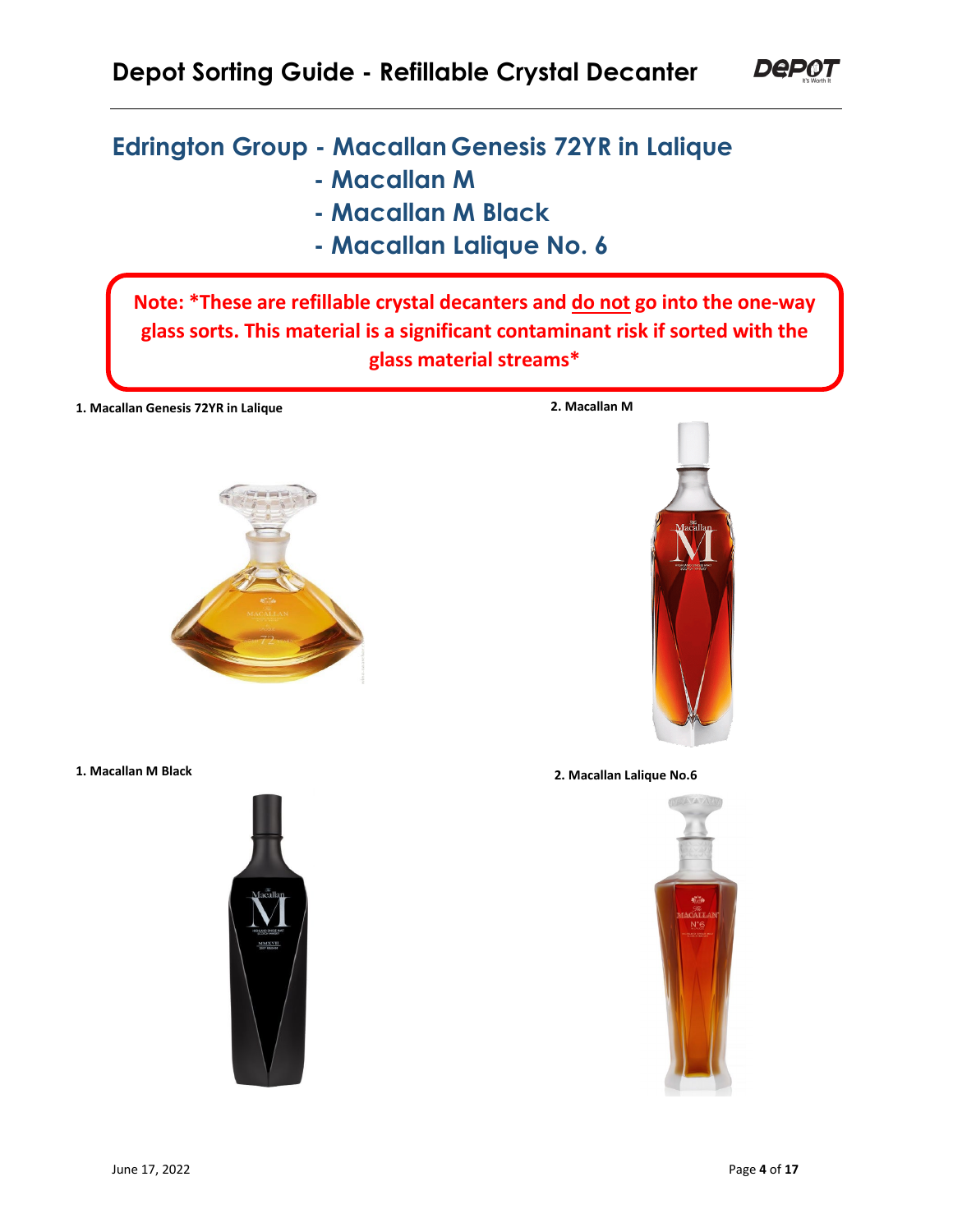

## **Edrington Group - Macallan Genesis 72YR in Lalique**

- **Macallan M**
- **Macallan M Black**
- **Macallan Lalique No. 6**

#### **Container Details**

- All four Edrington Group containers are 750mL
- All four containers will have a deposit value of \$100
- The Handling Commission is \$31.49 per container

#### **Approved Container Sorts**

| <b>Container Code</b> | <b>Beverage Container</b> |
|-----------------------|---------------------------|
| 1201                  | Crystal Decanter 0-1L     |

#### **Shipping Process**

Once the Depot has received a Container, they will contact the Agent by the email provided below to schedule pick-up or to receive a pre-paid shipping label. The CSP shall arrange with the Depot a mutually agreed upon appointment to collect the Container(s) if within the Greater Edmonton or Greater Calgary Region. The CSP will collect and pack the Container(s) and facilitate the shipment to the CSP. The CSP will provide the Depot a receipt indicating the quantity and type(s) of Containers received.

If a Depot does not have the original packaging, the CSP will supply the shipping packaging.

All requests for pick-up are to be emailed to the emails below:

[Kyla.Hampaul@edrington.com](mailto:Kyla.Hampaul@edrington.com) 

[AR@edrington.com](mailto:AR@edrington.com)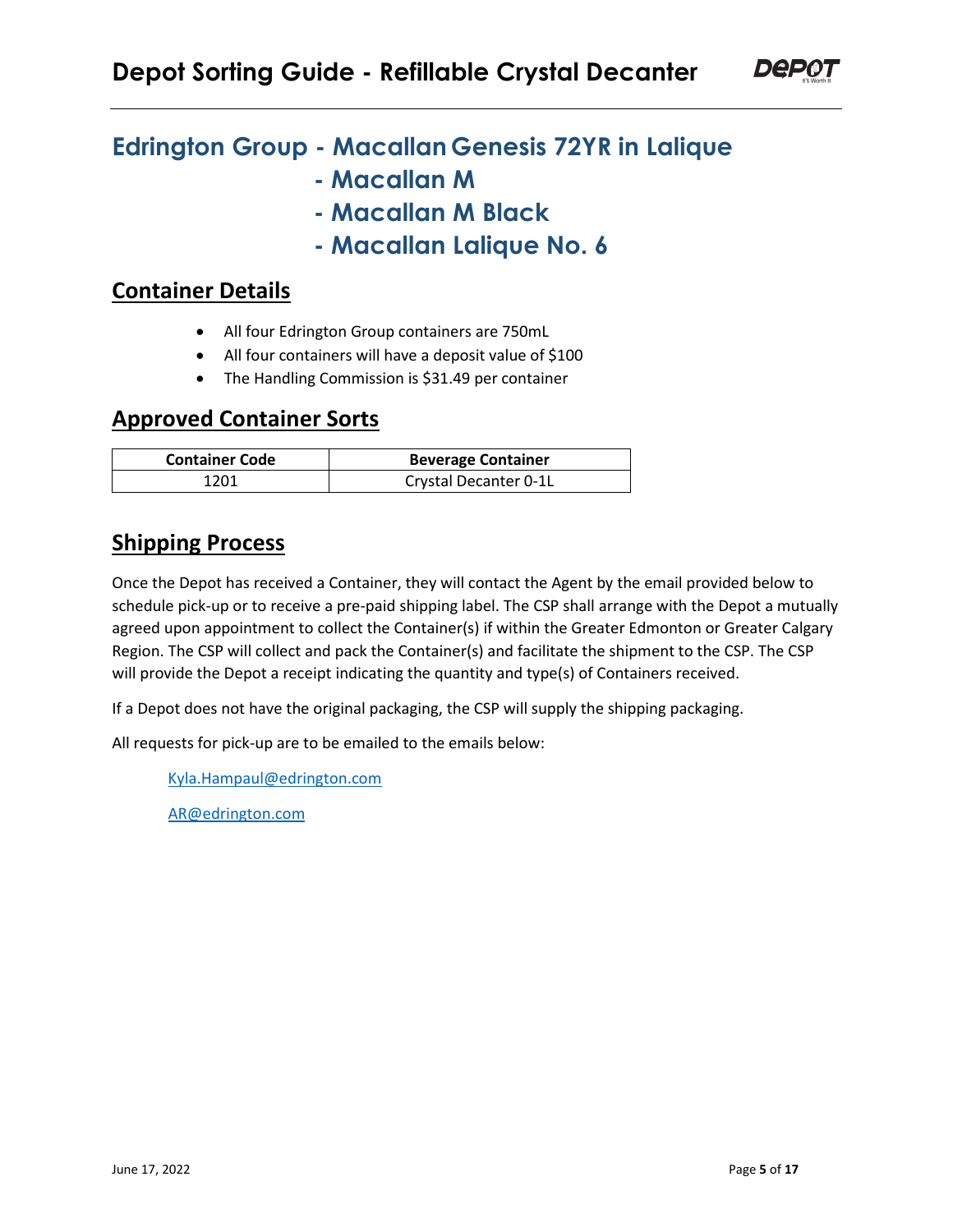**Onyx Beverage Group – Hardy Lalique Lete**

- **Hardy Lalique L'hiver**
- **Hardy Lalique L'automne**
- **Hardy Lalique Printemps**
- **Hardy Noces De Diamant**
- **Amrut Greedy Angels 10yo**
- **Amrut Greedy Angels 10yo Peated**
- **Dictador Generations En Lalique**

**Note: \*These are refillable crystal decanters and do not go into the one-way glass sorts. This material is a significant contaminant risk if sorted with the glass material streams\***





**6. Dictador Generations En Lalique**





**7. Amrut Greedy Angels 10yo**



**50 mL 700 mL Non-Peated 700 mL Peated**

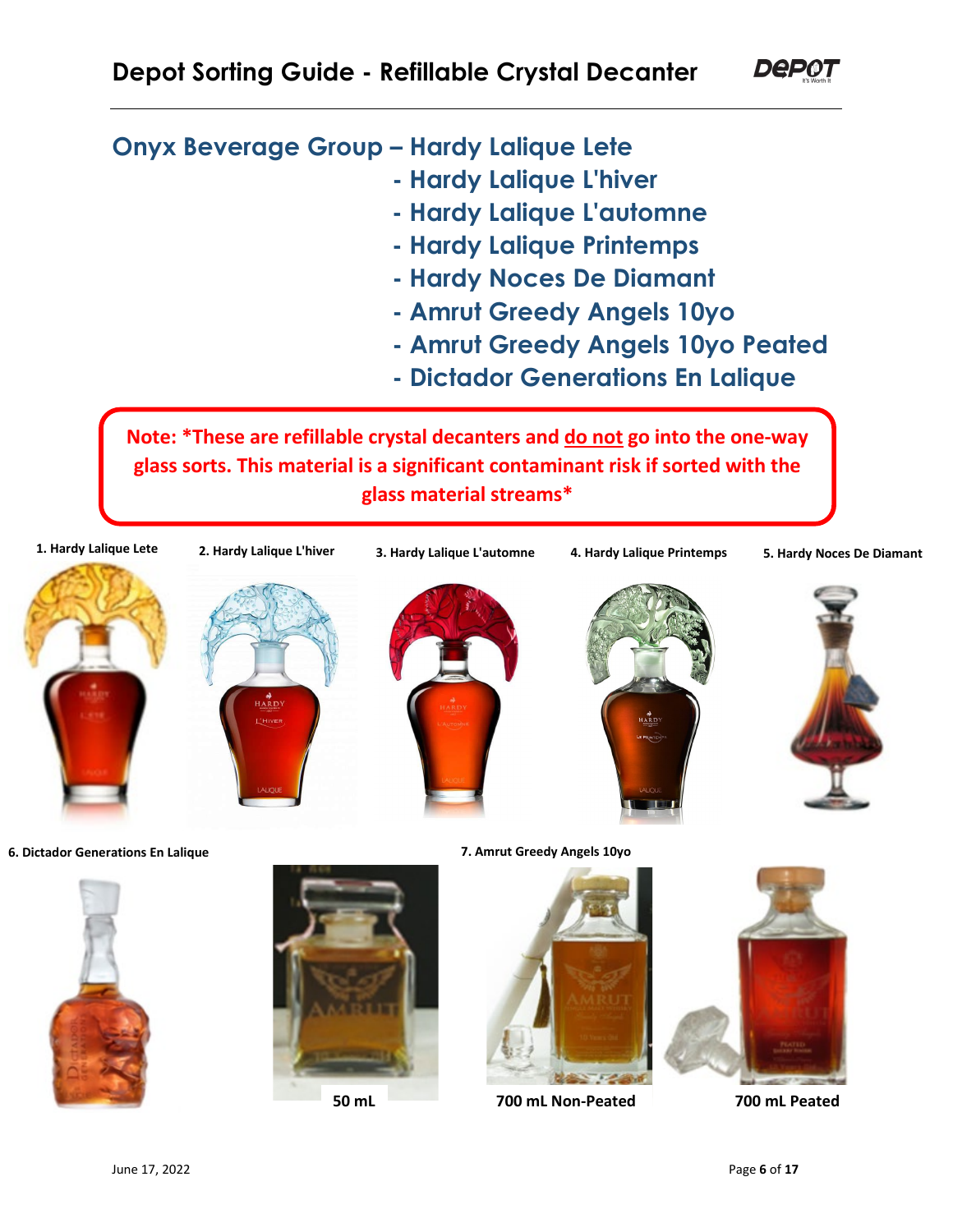**Onyx Beverage Group - Hardy Lalique Lete**

- **Hardy Lalique L'hiver**
- **Hardy Lalique L'automne**
- **Hardy Lalique Printemps**
- **Hardy Noces De Diamant**
- **Amrut Greedy Angels 10yo**
- **Amrut Greedy Angels 10yo Peated**
- **Dictador Generations En Lalique**

## **Container Details**

- The Hardy Printemps and Hardy Noces containers are 750mL
- The Dictador Generations container is 700mL
- The Amrut Greedy Angels is available in two sizes (pictured on previous page) 50mL and 700mL
- All containers will have a deposit value of \$0.25
- The Handling Commission is \$31.49 per container

#### **Approved Container Sorts**

| <b>Container Code</b> | <b>Beverage Container</b>      |
|-----------------------|--------------------------------|
| 1501                  | Crystal Decanter 0-1L (50 mL)  |
| 1502                  | Crystal Decanter 0-1L (700 mL) |
| 1503                  | Crystal Decanter 0-1L (750 mL) |

## **Shipping Process**

Once the Depot has received a Container, they will contact CSP by the email provided below to schedule a pick-up or to receive a pre-paid shipping label. The CSP shall arrange with the Depot a mutually agreed upon appointment to collect the Container(s) if within the Greater Edmonton or Greater Calgary Region. The CSP will collect & pack the Container(s) and facilitate the shipment to CSP. The CSP will provide the Depot a receipt indicating the quantity and type(s) of Containers received.

If a Depot does not have the original packaging, the CSP will supply the shipping packaging.

All requests for pick-up are to be emailed to the emails below:

[adele@onyxbeverage.com](mailto:adele@onyxbeverage.com)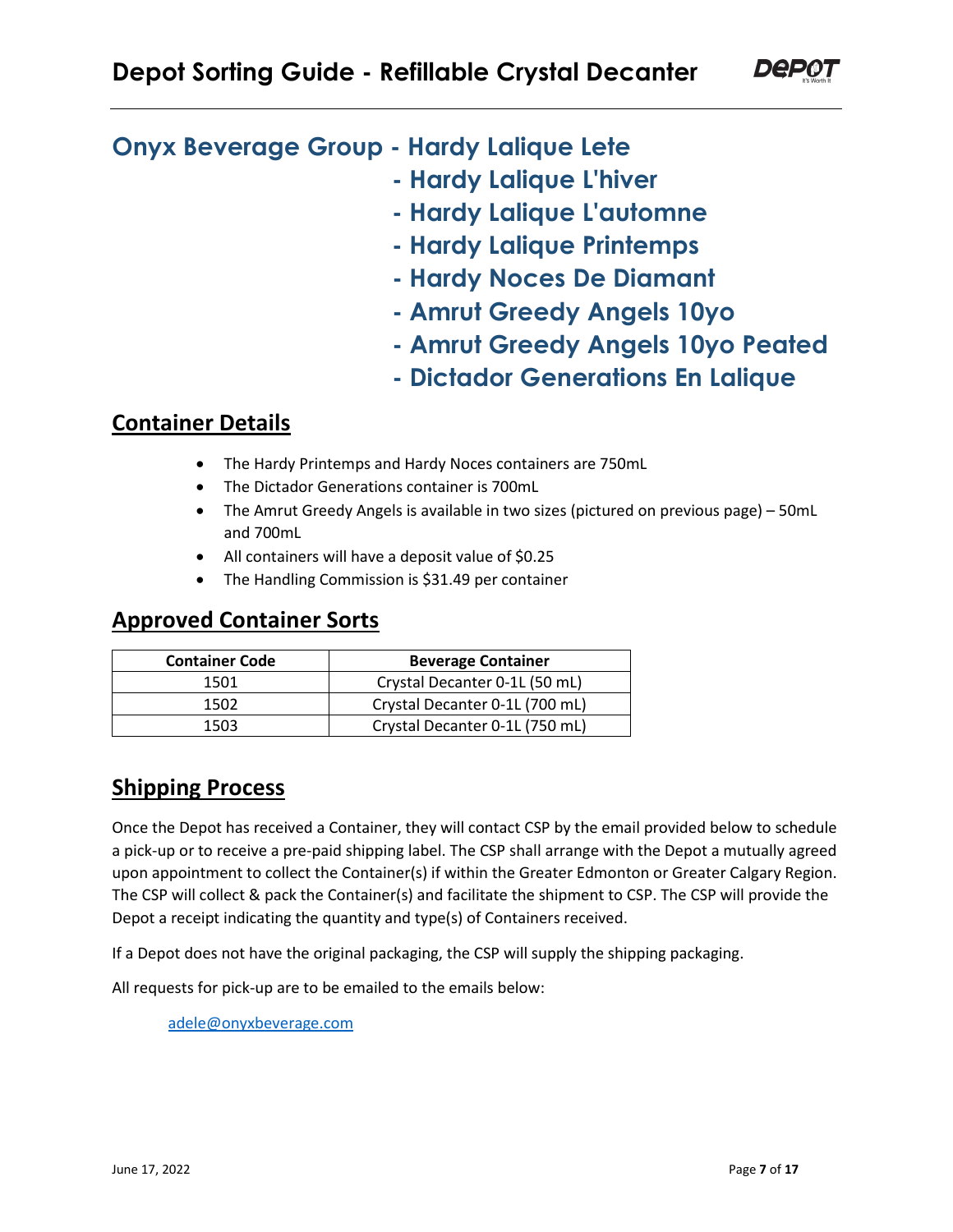## **Bacardi Canada Inc. - Patron Lalique**

**Note: \*These are refillable crystal decanters and do not go into the one-way glass sorts. This material is a significant contaminant risk if sorted with the glass material streams\***

**1. Patron Lalique**

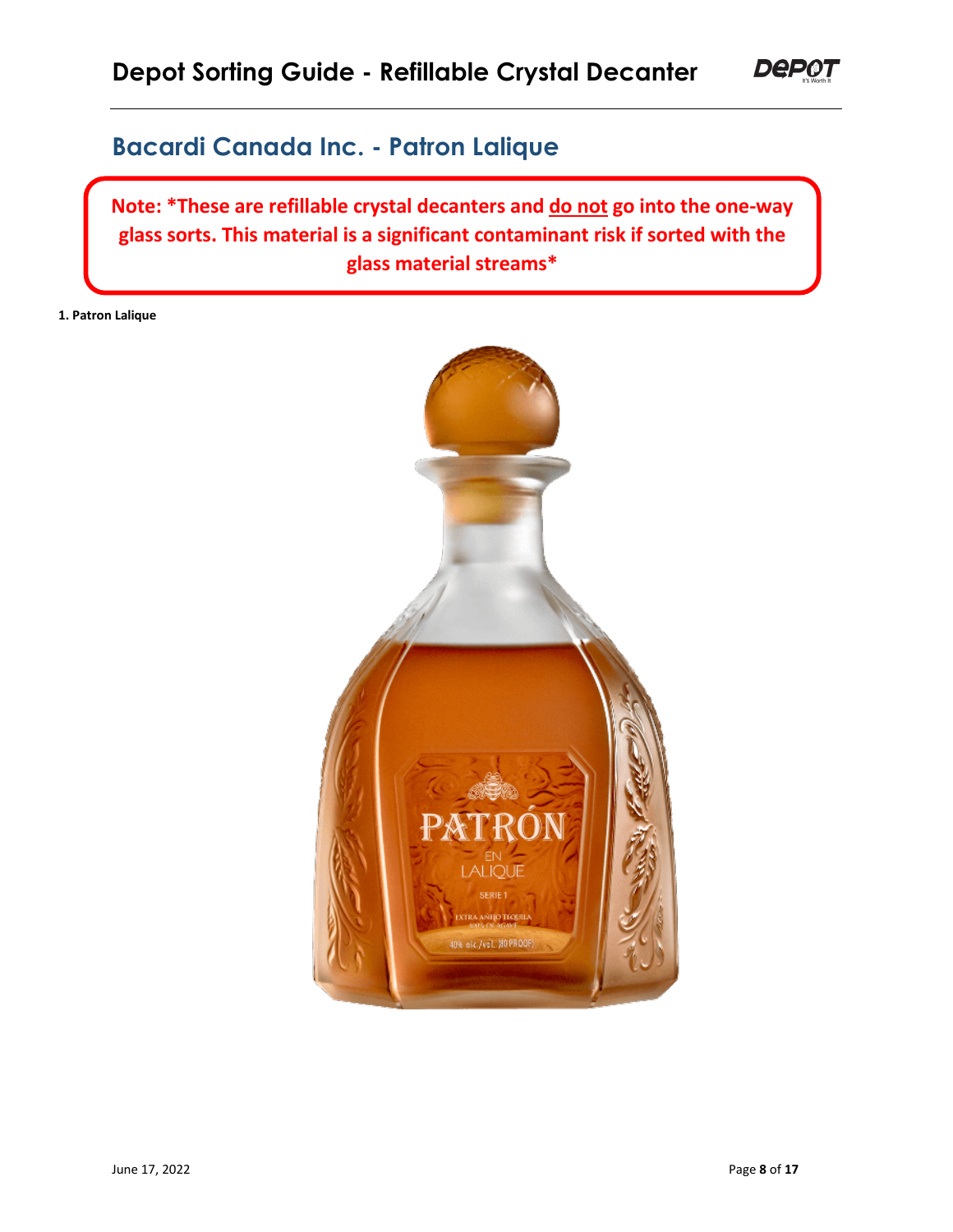

## **Bacardi Canada Inc. - Patron Lalique**

#### **Container Details**

- The Patron Lalique container is 750mL
- The container will have a deposit value of \$100
- The Handling Commission is \$31.49 per container

## **Approved Container Sorts**

| <b>Container Code</b> | <b>Beverage Container</b>      |
|-----------------------|--------------------------------|
| 1601                  | Crystal Decanter 0-1L (750 mL) |

## **Shipping Process**

Once the Depot has received a Container, they will contact CSP by the email provided below to schedule a pick-up. The CSP shall arrange with the Depot a mutually agreed upon appointment to collect the Container(s). The CSP will collect & pack the Container(s) and facilitate the shipment to CSP. The CSP will provide the Depot a receipt indicating the quantity and type(s) of Containers received.

All requests for pick-up are to be emailed to the emails below:

General Counsel 2701 Le Jeune Road Coral Gables, FL 33134 E-mail: [contact@patrontequila.com](mailto:contact@patrontequila.com) 

and:

Kim O'Brien Legal Manager Bacardi North America Corp. 2701 Le Jeune Road Coral Gables, FL 33134 E-mail: [kobrien@Bacardi.com](mailto:kobrien@Bacardi.com)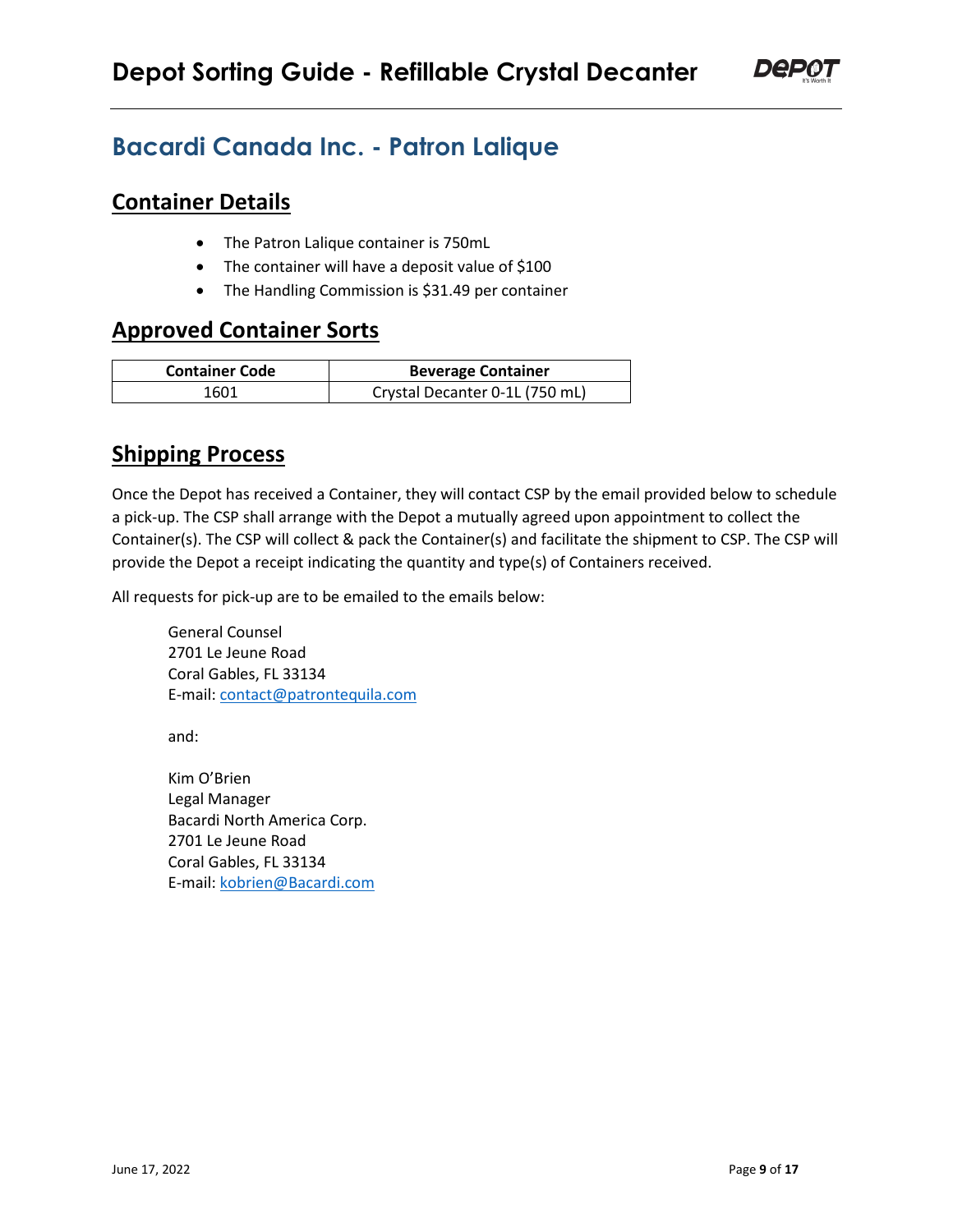## **Authentic Wine & Spirits Merchants –**

- **Hine Cognac**
- **C & M Glenlivet 80 YR**

**Depot** 

**Note: \*These are refillable crystal decanters and do not go into the one-way glass sorts. This material is a significant contaminant risk if sorted with the glass material streams\***



1. Hine 250 Cognac 2. C & M Generations Glenlivet 80 YR

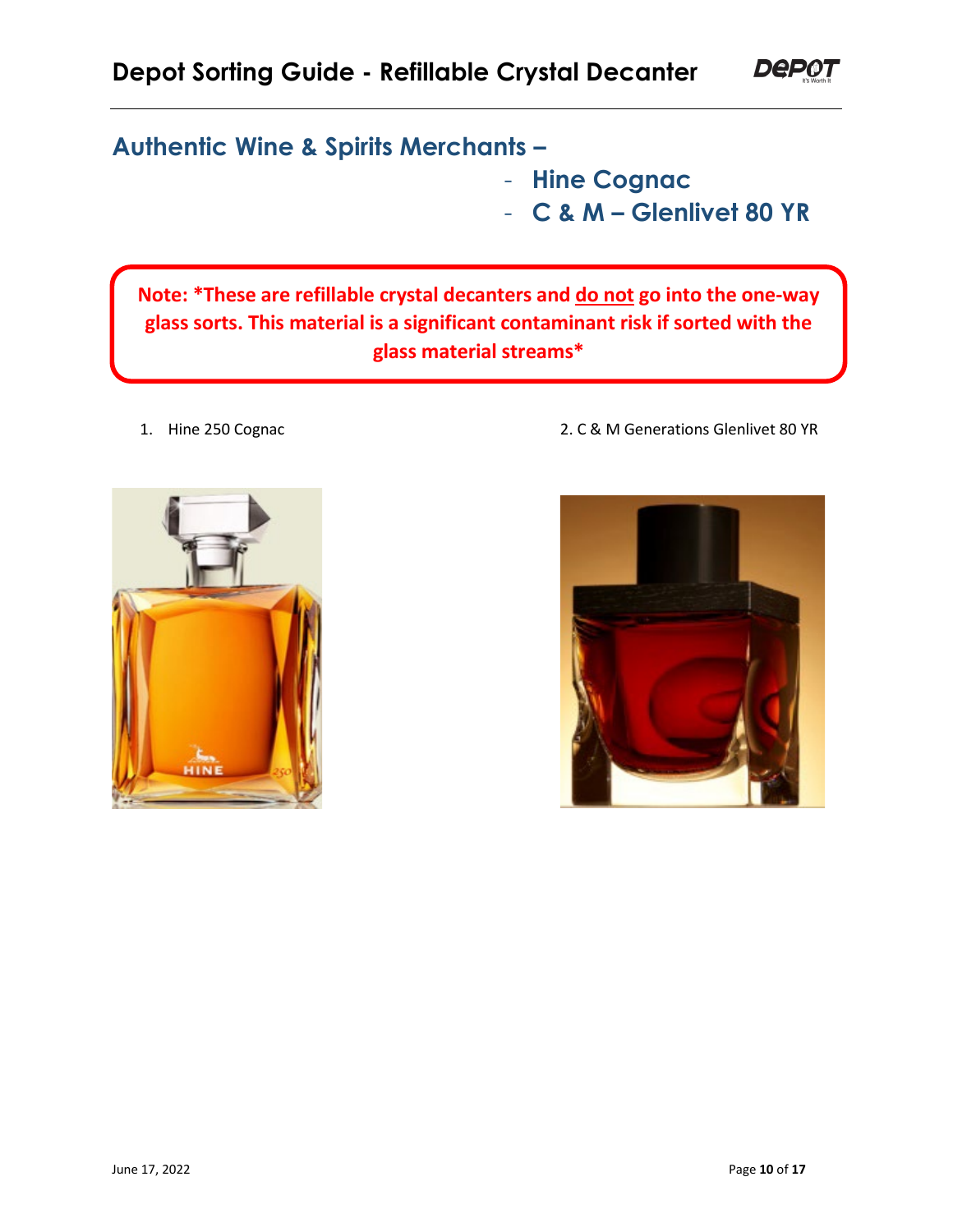- The Hine 250 Cognac container is 750 ml.
- The Glenlivit 80 YR container is 700 ml.
- These containers will have a deposit value of \$100.00
- The Handling Commission is \$31.49 per container

| <b>Container Code</b> | <b>Beverage Container</b>      |
|-----------------------|--------------------------------|
| 1701                  | Crystal Decanter 0-1L (700 mL) |
| 1702                  | Crystal Decanter 0-1L (750 ml) |

## **Shipping Process**

Once the Depot has received a Container, they will contact CSP by the email provided below to schedule a pick-up. The CSP shall arrange with the Depot a mutually agreed upon appointment to collect the Container(s). The CSP will collect & pack the Container(s) and facilitate the shipment to CSP. The CSP will provide the Depot a receipt indicating the quantity and type(s) of Containers received

All requests for pick-up are to be emailed to the emails below:

Authentic Wine & Spirits Merchants 7432 Fraser Park Drive Burnaby, British Columbia V5J 5B9

contact: [ab@awsm.ca](mailto:ab@awsm.ca)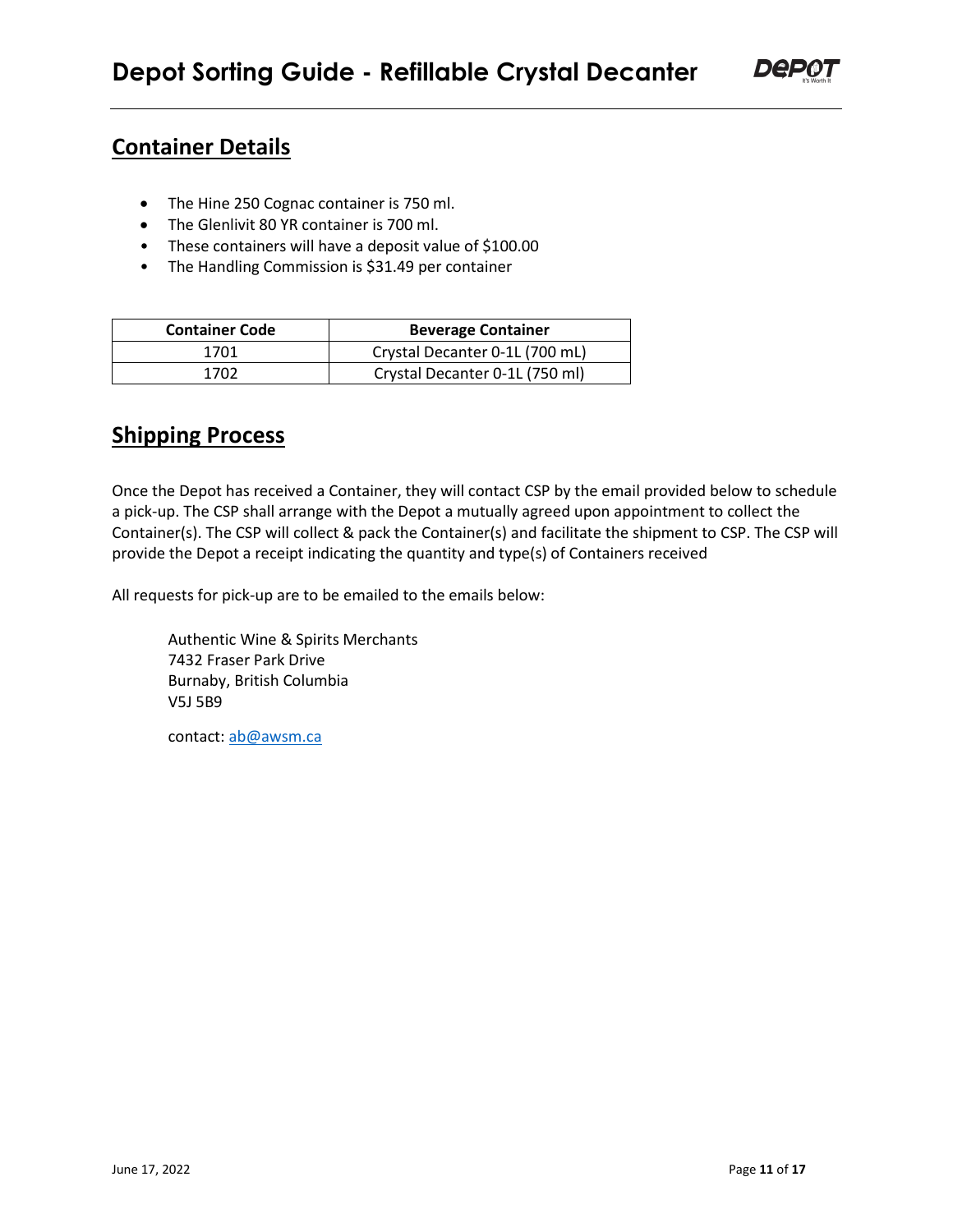## **First Choice Cellars Inc Tequila 3-4-5 Extra Anejo**

**Note: \*These are refillable crystal decanters and do not go into the one-way glass sorts. This material is a significant contaminant risk if sorted with the glass material streams\***

**1. Tequila 3-4-5 Extra Anejo**



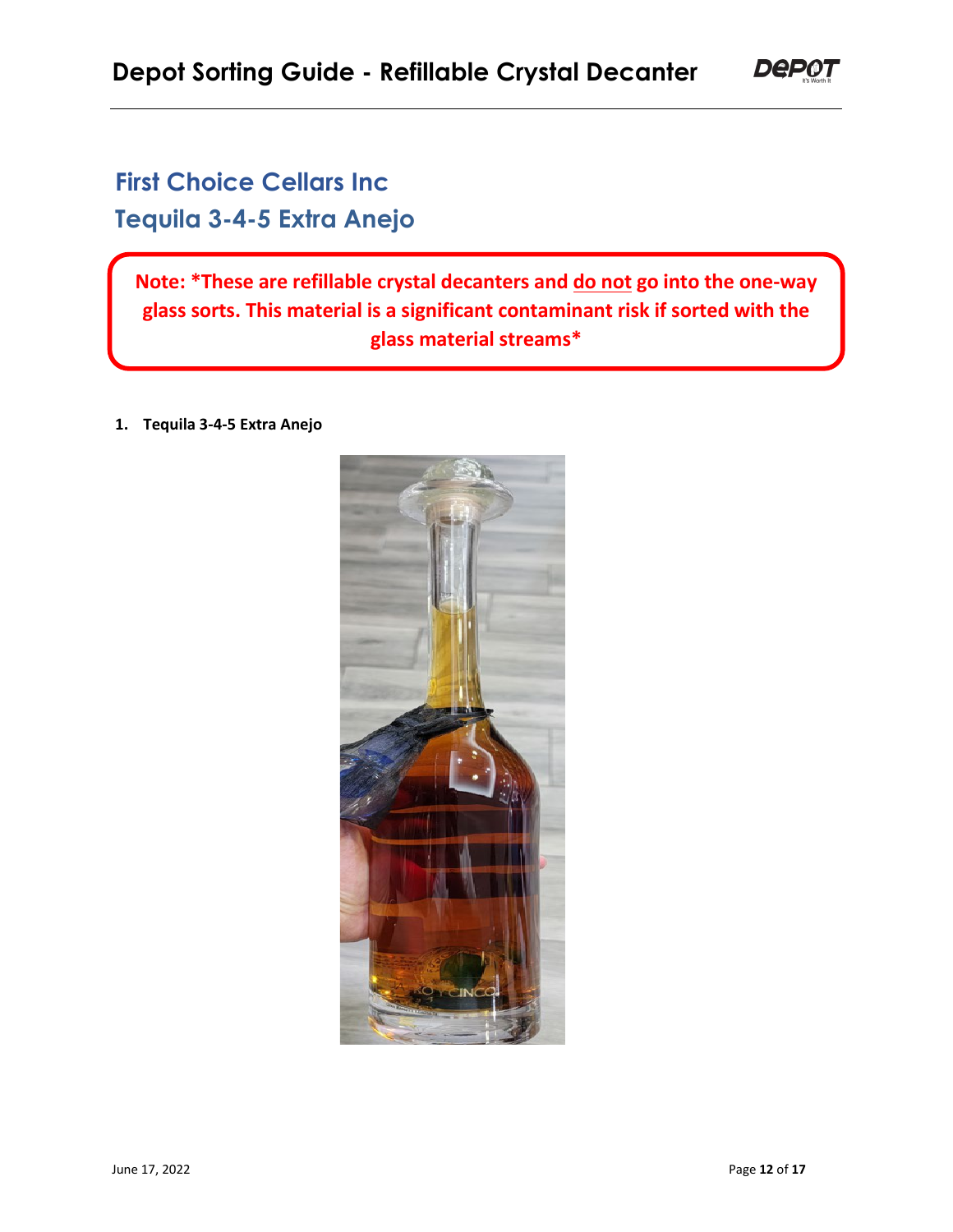- The Extra Anejo container is 750 ml
- The container will have a deposit value of 25 cents
- The Handling Commission is \$31.49 per container

| <b>Container Code</b> | <b>Beverage Container</b>      |
|-----------------------|--------------------------------|
| 1801                  | Crystal Decanter 0-1L (750 mL) |

## **Shipping Process**

Once the Depot has received a Container, they will contact CSP by the email provided below to schedule a pick-up. The CSP shall arrange with the Depot a mutually agreed upon appointment to collect the Container(s). The CSP will collect & pack the Container(s) and facilitate the shipment to CSP. The CSP will provide the Depot a receipt indicating the quantity and type(s) of Containers received

All requests for pick-up are to be emailed to the emails below:

First Choice Cellars Inc. 235 Panamount Heights NW Calgary, Alberta T3K 5T1

Email: [mestrada@fccellars.com](mailto:mestrada@fccellars.com) & info@fccellars.com Phone: (403) 466-1288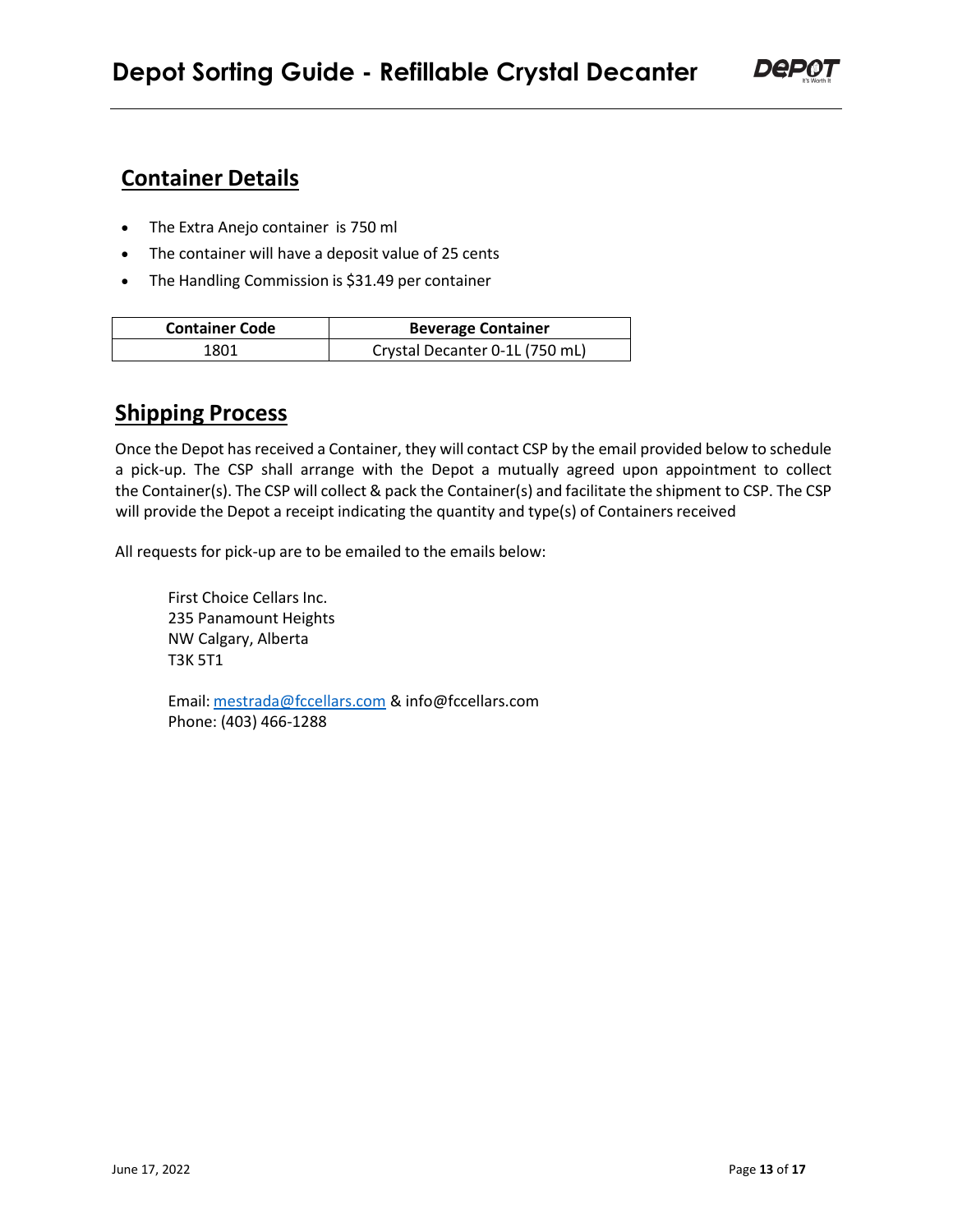## **Forty Creek Distillery Ltd. – Campari Canada** - **Glen Grant 60 YO**

**Note: \*These are refillable crystal decanters and do not go into the one-way glass sorts. This material is a significant contaminant risk if sorted with the glass material streams\***



**DeP0T**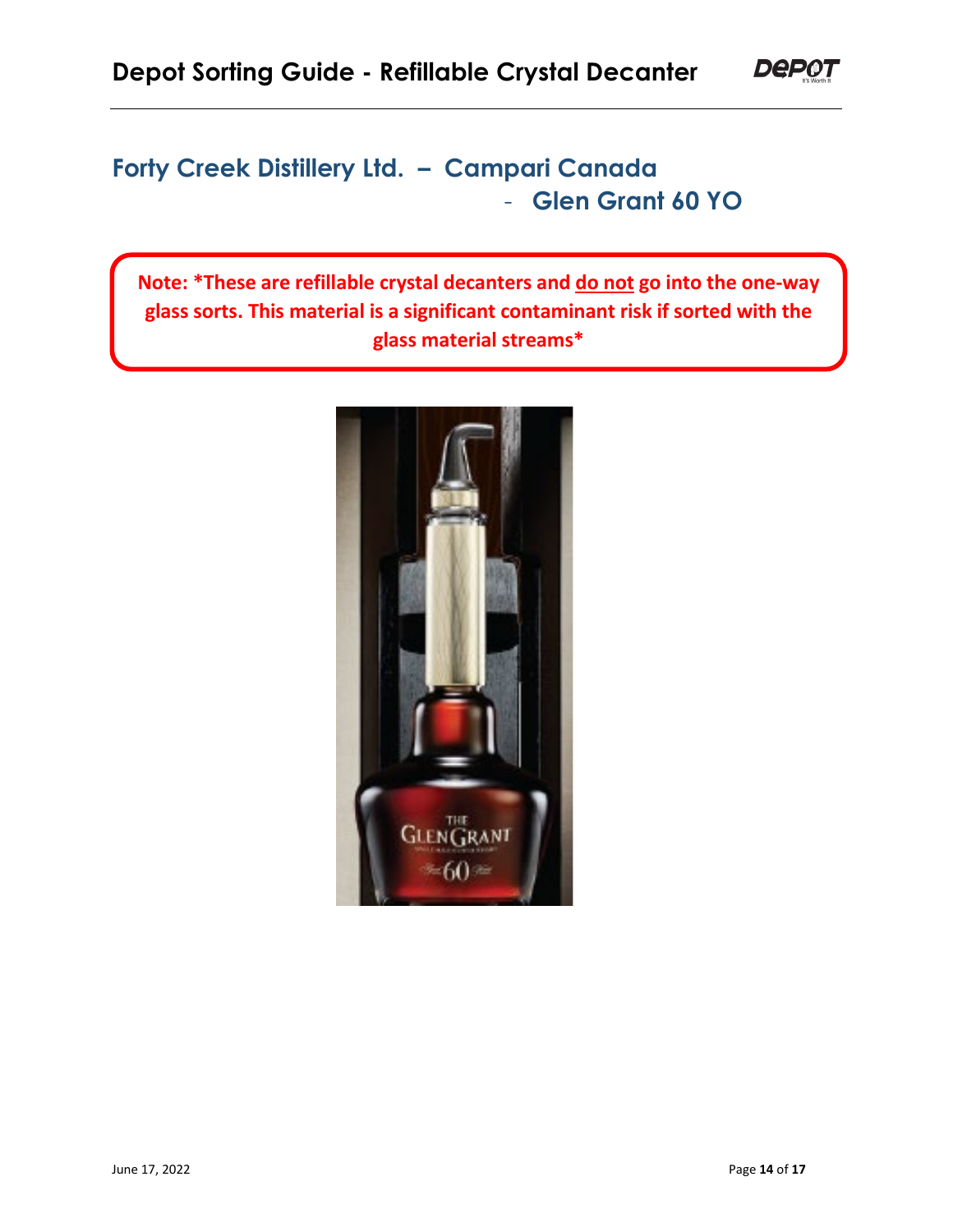- The Glen Grant 60 YO container is 750 ml
- The container will have a deposit value of \$100.00
- The Handling Commission is \$31.49 per container

| <b>Container Code</b> | <b>Beverage Container</b>      |
|-----------------------|--------------------------------|
| 1901                  | Crystal Decanter 0-1L (750 mL) |

#### **Shipping Process**

Once the Depot has received a Container, they will contact CSP by the email provided below to schedule a pick-up or to receive a pre-paid shipping label. The CSP shall arrange with the Depot a mutually agreed upon appointment to collect the Container(s) if within the Greater Edmonton or Greater Calgary Region. The CSP will collect & pack the Container(s) and facilitate the shipment to CSP. The CSP will provide the Depot a receipt indicating the quantity and type(s) of Containers received.

If a Depot does not have the original packaging, the CSP will supply the shipping packaging.

All requests for pick-up are to be emailed to the emails below:

Customer Service Forty Creek Distillery Ltd. Operating as Campari Canada 297 South Service Road Grimsby, ON L3M 1Y6

Email: CA.CS@campari.com Phone: (905) 309-2356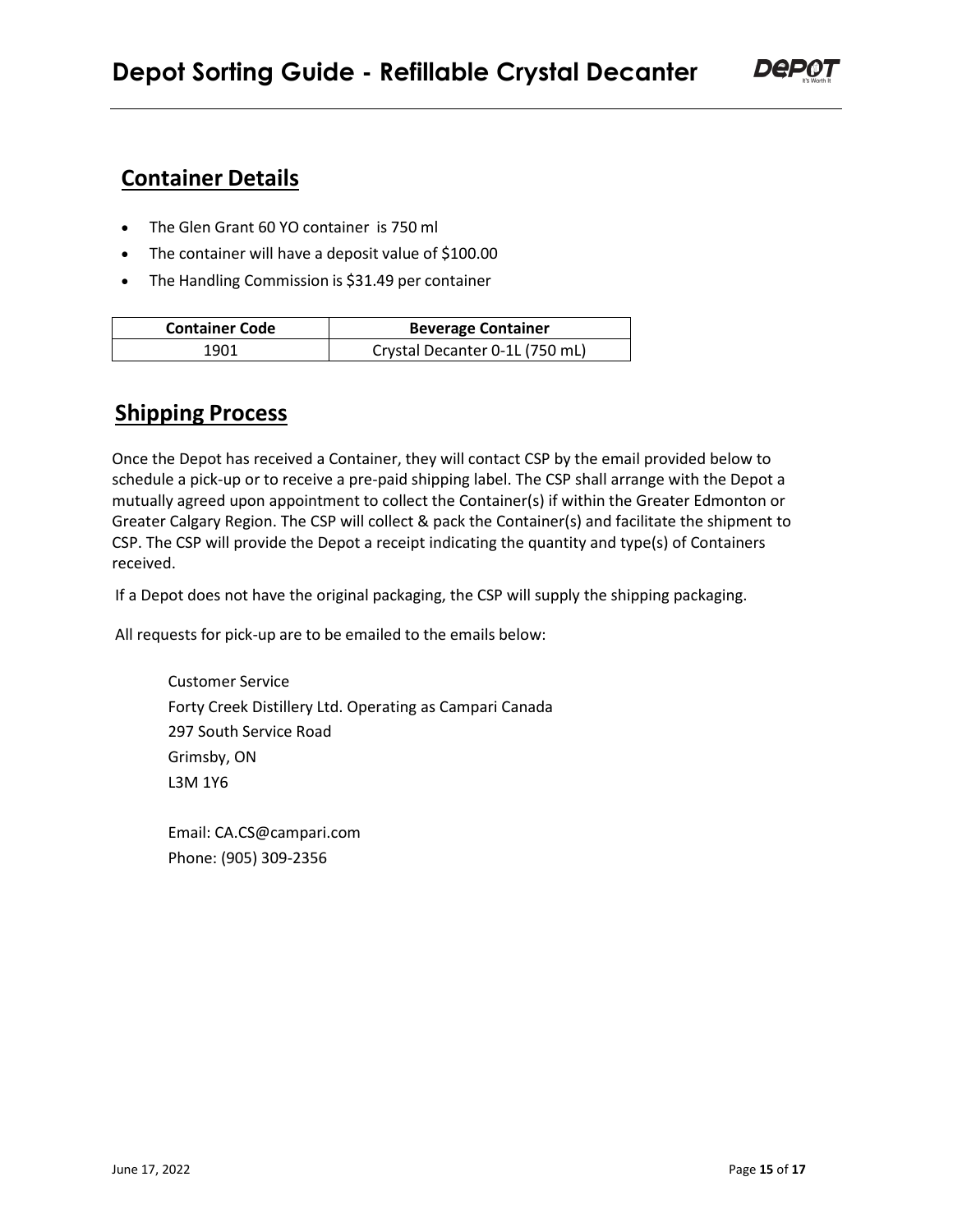**Mark Anthony Group – Mark Anthony Wine & Spirits -Dalmore Rare & Fine 45 YR Old -Dalmore Rate & Fine 30 YR Old**

**-Dalmore Constellation 1976 Cask 3**

**-Dalmore Constellation 1991 Cask 27**

Note: \*These are refillable crystal decanters and do not go into the one-way glass sorts. This material is a significant contaminant risk if sorted with the glass material streams\*



**DeP01**